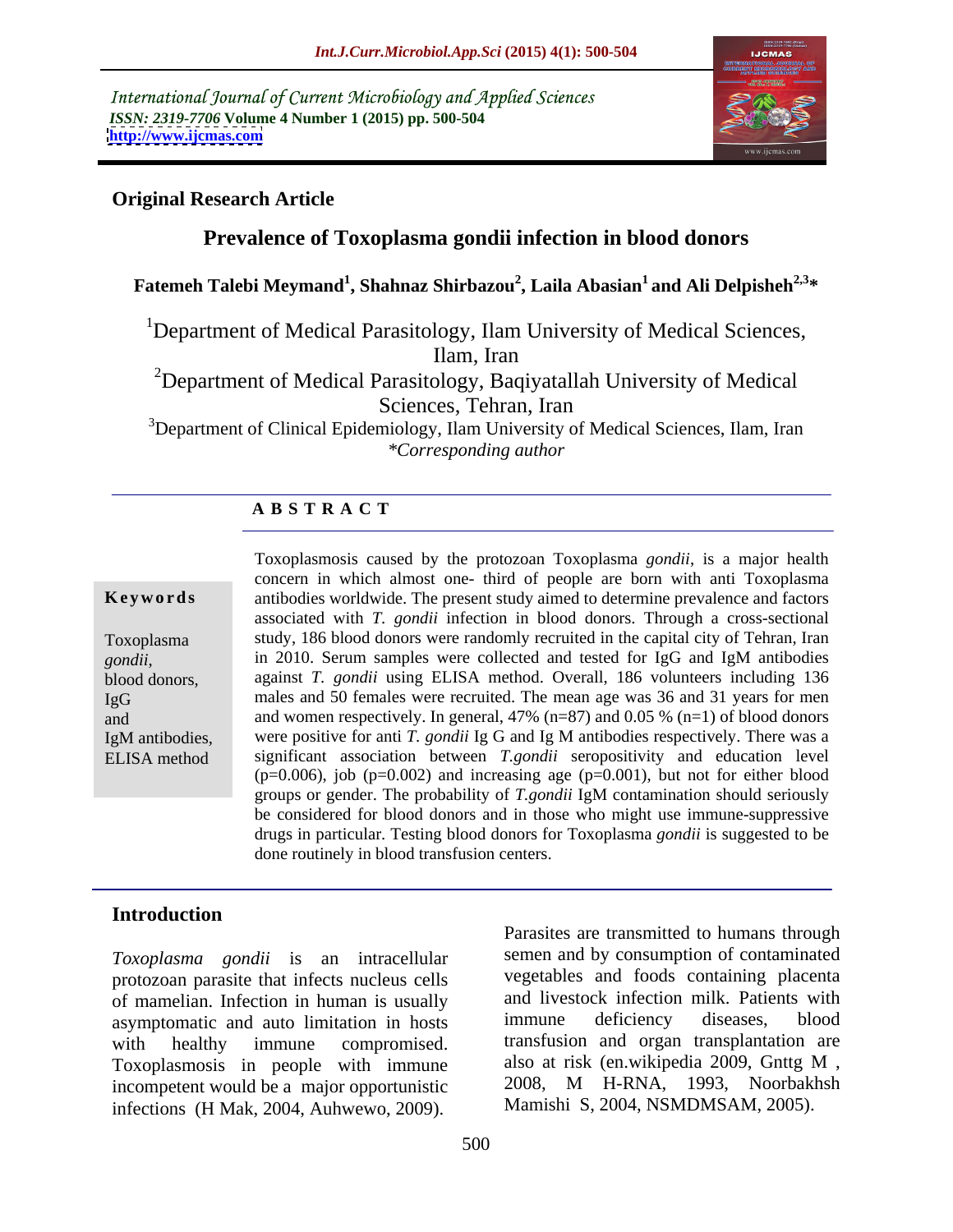Risk of being infected with Toxoplasma less than or equal to 0.05 were considered *gondii* Tackyzoites in asymptomatic donors while blood transfusion is considerable. Thalassemic patients and those with aplastic **Result and Discussion** anemia, sickle cell anemia, are also most at risk for Toxoplasma infection (.Spmajrsds immunodeficiency disorders(Literak for anti T. gondii Ig G and Ig M antibodies

A Cuban study has found significant and education level (p=0.006), job association between *T.gondii* seropositivity to investigate associated risk factors.

at the Blood Transfusion Organization

Blood samples were taken according to the routine policy of BTO. They were kept in of A, B, AB and O blood groups were 31%

The Kits provided by the Pishtaz Teb Co. measurements in which samples more than 1.1 units per ml was considered positive and Meanwhile samples between 1.1 and 0.9 improve representativeness. Overall, 47.0% were considered suspicious. and 0.5 % of IgG and IgM were sero-

The statistical univariate analysis was rates were 20.3% for IgG and 3.6% for IgM performed using SPSS software and p values sero-positivity in Karnataka,

statistically significant.

# **Result and Discussion**

SK,2007) The probability of blood infection and 50 females were recruited. The mean with Tackyzoites will be increased age was 36 and 31years for men and women significantly in case of receiving fresh blood respectively. In general, 47% (n=87) and infected by Toxoplasma due to 0.05 % (n=1) of blood donors were positive S,1998). respectively. There was a significant and blood groups (R LRF,1993). The significant differences were observed present study aimed to determine prevalence between either blood groups (p=0.816), or of Toxoplasmosis among blood donors and gender (p=0.774) in terms of *T. gondii* Overall, 186 samples including 136 males for anti *T. gondii* Ig G and Ig M antibodies association between *T.gondii* seropositivity and education level (p=0.006), job  $(p=0.002)$  and increasing age  $(p=0.001)$ . No infection.

**Materials and Methods** Transfusion Center, 87 subjects (47%) This was a cross sectional study carried out positive. Meanwhile, only one male (0.5 %) (BTO) in Tehran-Iran in 2010. Overall, 186 association between *T.gondii* sero-positivity participants including 50 females and 136 and education level (p=0.006), (Table 1), males were recruited. and job status (p=0.002), (Table 2). Among 186 patients referred to the Blood including 58 males and 29 females were IgG was IgM positive. There was a significant

70<sup>0</sup> C until the examination time. A  $(n=27)$ , 23%  $(n=20)$ , 10%  $(n=9)$  and 36% validated questioner contains questions (n=31) respectively. The corresponding rates about gender, blood type, age, occupation among sero-negative blood groups were 27 and education was completed by each donor.  $\%$  (n=27), 20  $\%$  (n=20), 10  $\%$  (n=10) and 43 The ELISA test was taken for all samples. differences were observed between blood Tehran-Iran was used for IgG and IgM In sero-positive individuals, the proportion of A, B, AB and O blood groups were 31% % (n=42) respectively. No significant groups (p=0.816), in terms of T. gondii infection (Table 3).

samples less than 0.9 U/ml as negative. capital was selected as the study setting to The main blood transfusion centre in Tehran improve representativeness. Overall, 47.0% and 0.5 % of IgG and IgM were sero positive respectively. The corresponding rates were 20.3% for IgG and 3.6% for IgM sero-positivity in Karnataka,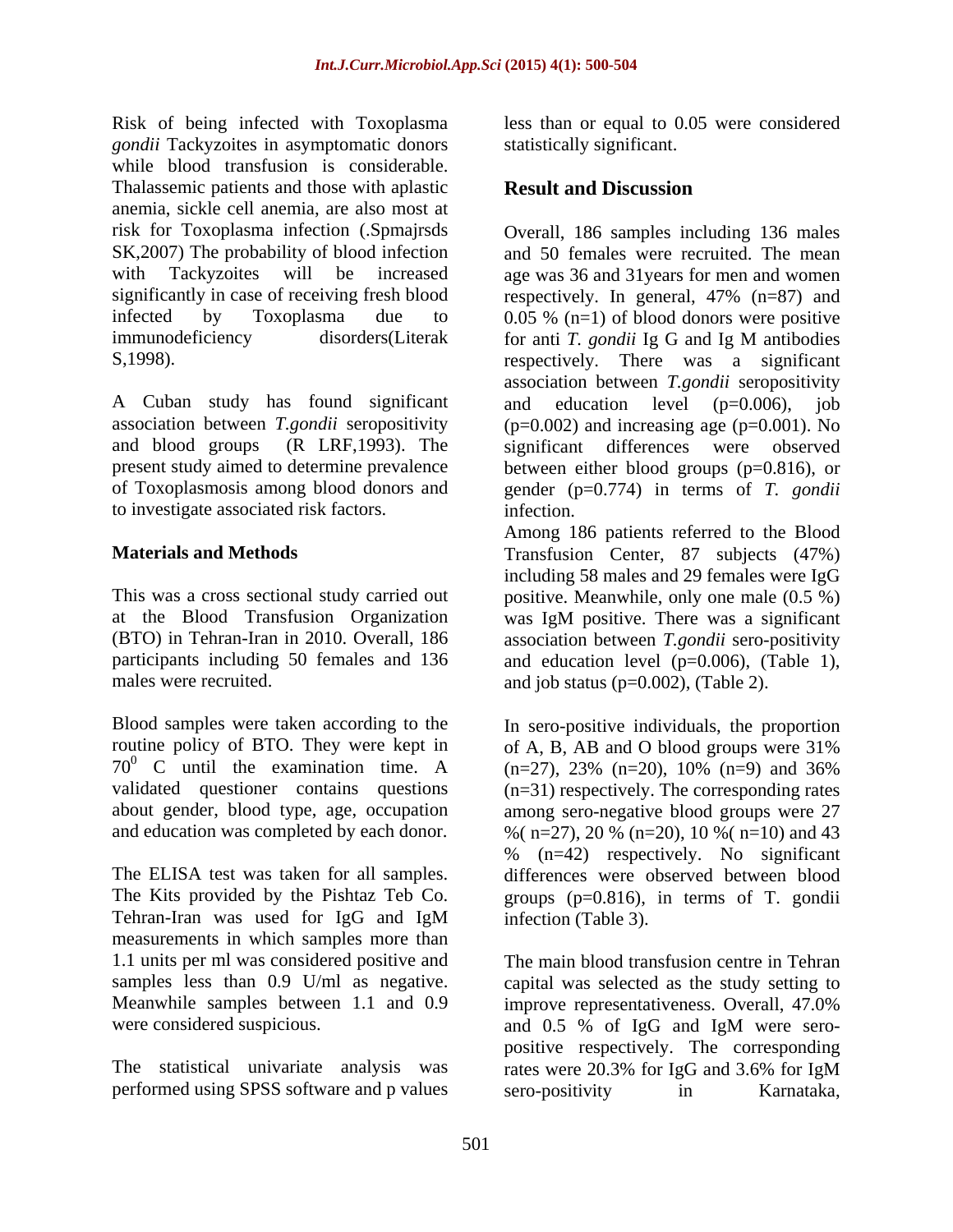India(Spmajrsds SK,2007). Meanwhile, raw meat by housewives (not washing 59.6% sero-positivity for IgG in Egypt (Ehamanrmedr D2009), 74% in Mexico(Alvarado-Esquivel C FM-Sm2007), with soil may also increase the risk.<br>52.1% for IgG and 4.1% for IgM in Saudi Meanwhile well educated persons do not Arabia(Spmajrsds SK,2007) and 51.6% in perform manual labor & may be more Brazil (Celho RA Kobayashi M CL, 2003) careful about hand hygiene. This could have already been reported. Although, only justify the association between education one IgM positive was found in the present study, it is a very dangerous sign for common infection and in the most instances has not been confirmed by other acute infection (GHorbani M Keshavarz Mahdipourzareh N,2005)

study. Similar reports have already been blood donors showed a significant Eskandari S,2003) and Khoramabad cities

education level might be related to sero positivity. Probably improper handling of

cutting boards/knives, lack of hand washing) might be the case. Jobs involving contact with soil may also increase the risk. Meanwhile well educated persons do not careful about hand hygiene. This could levels and sero-positivity.

immuno-suppressed susceptible blood relationship was found between age and IgG donors. Toxoplasmosis in natural hosts is a sero-positivity. However, this association has no any symptoms and may be fatal in studies(Fallah E NR, Majidi J, Kushavar H, In the present study, a significant has not been confirmed by other Mahdipourzareh N,2005)

H,2008).<br>
No significant relationship was observed<br>
There was a significant association between ABO blood groups with positivity *T.gondii* sero-positivity and education level, of IgG anti Toxoplasma in the present study. job status and increasing age in the present However,a recent study in Cuba upon 1063 reported in Eslamshahr(Keshavarz H PN, relationship between AB blood group and in central and western Iran(Athari. Toxoplasma(Noorbakhsh Mamishi S D.v.2005) Rimaz S MM,2004). Even tough, this There is no certain reason for why job and US, Vono MB, Pandossio T, Spegiorin No significant relationship was observed between ABO blood groups with positivity blood donors showed a positivity of IgG anti Toxoplasma(Noorbakhsh Mamishi S finding is controversial yet(Rodrigues ACF LCJF,2011, Loo V.G lrg,1984).

| <b>Education levels</b> |          | Toxoplasmosis infection, $n$ (%) | <b>Total</b> |
|-------------------------|----------|----------------------------------|--------------|
|                         |          | r es                             |              |
| Illiterate*             | 34(18.3) | 26(14.0)                         | 60(32.3)     |
| High school             | 33(17.7) | 30(16.1)                         | 63 (33.9)    |
| Undergraduate           | 18 (9.7) | 36(19.4)                         | 54(29.1)     |
| Postgraduate            | 2(1.1)   | (3.8)                            | 9(4.8)       |
| Total                   | 87(46.8) | 99(53.2)                         | 186(100.0)   |

**Table.1** Toxoplasmosis infection by education levels in blood donors

\*P=0.006(literate vs illiterate, ANOVA)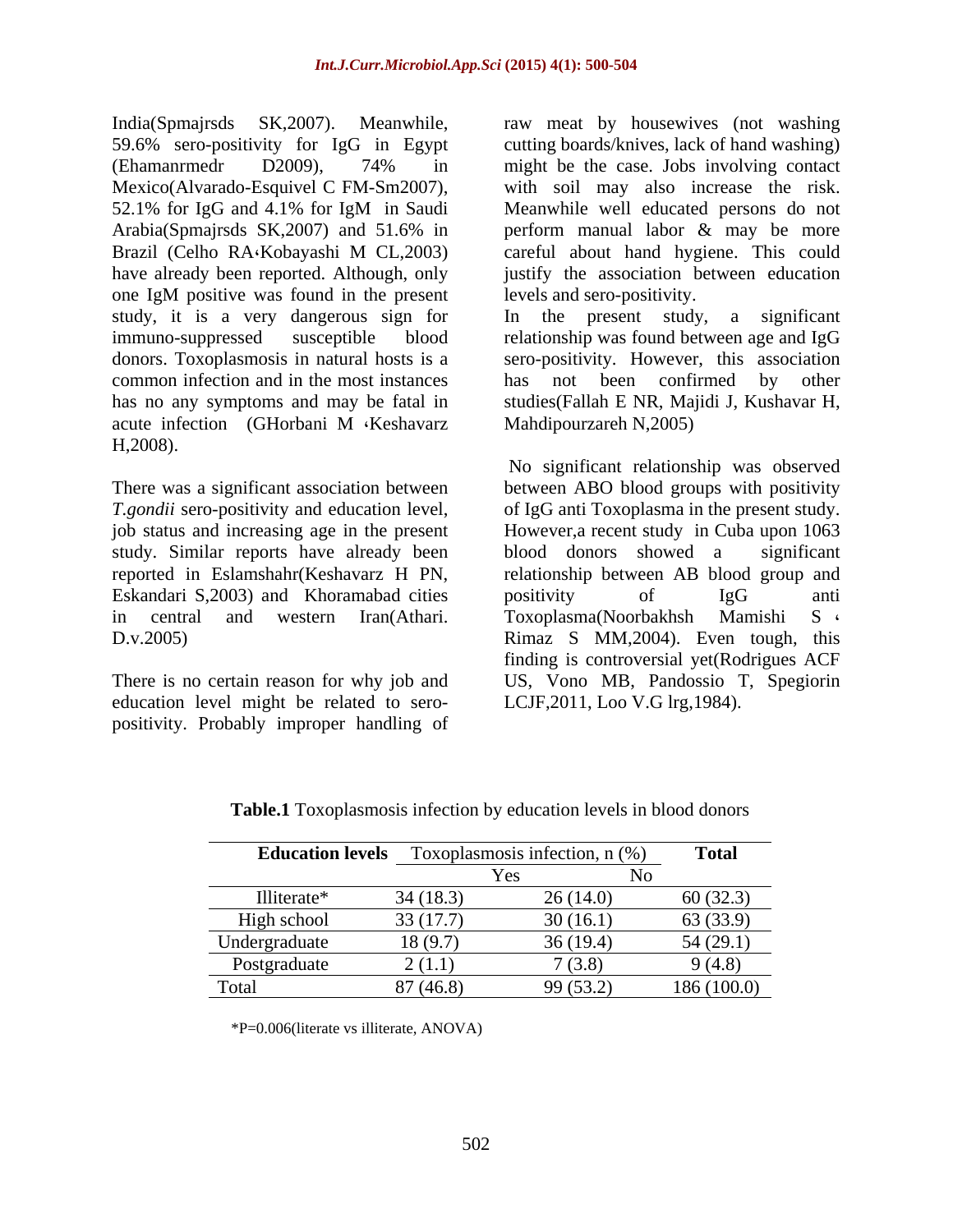| <b>Job status</b>          |          | Toxoplasmosis infection, $n$ (%) | <b>Total</b> |
|----------------------------|----------|----------------------------------|--------------|
|                            | Yes      | N <sub>0</sub>                   |              |
| House wife*                | 23(12.4) | 9(4.8)                           | 32(17.2)     |
| <b>Official Employment</b> | 23(4.12) | 34(18.3)                         | 57(30.6)     |
| Business/Free jobs         | 36(19.4) | 38(20.4)                         | 74 (39.8)    |
| Student                    | 5(7.2)   | 18(9.7)                          | 23(4.12)     |
| Total                      | 87(46.8) | 99 (53.2)                        | 186(100.0)   |

| Table.2 To | $\Box$ Toxoplasmosis infection by $\Box$ | । In blood donors<br>ob status. |  |  |  |
|------------|------------------------------------------|---------------------------------|--|--|--|
|            |                                          |                                 |  |  |  |

\*P=0.002(house wife vs employed, ANOVA)

| <b>Blood groups</b> | Toxoplasmosis infection, n (%) |          | <b>Total</b> |
|---------------------|--------------------------------|----------|--------------|
|                     |                                |          |              |
|                     | 27(31.0)                       | 27(27.0) | 54(30.0)     |
|                     | 20(23.0)                       | 20(20.0) | 40(21.0)     |
| AB                  | 9(10.0)                        | 10(10.0) | 19(10.0)     |
|                     | 31(36.0)                       | 42(43.0) | 73 (39.0)    |
| Total               | 87(46.8)                       | 99(53.2) | 186(100.0)   |

**Table.3** Toxoplasmosis infection by ABO blood groups

There are some limitations with the 2004. IFA and ELISA in seropresent study. First of all, it was better to epidemiological study of take samples from all blood transfusions in Tehran not the central one. Secondly, women of Qom city (Persian). blood donors are usually healthier and better educated than the general *Health Research Institute*, 2(3):57 population. Thirdly, men were also over-

As conclusions, the probability of *T.gondii* IgM contamination should seriously be Gnttg M: Seroprevalence of Toxoplasma considered for blood donors and in those who might use immune-suppressive drugs in particular. Testing blood donors for Toxoplasma *gondii* is suggested to be done routinely in blood transfusion There are some limitations with the 2004. IFA and ELISA in sero-<br>
present study. First of all, it was better to eighelemiological study of<br>
Tehran not the central one. Secondly, women of Qom city (Persian).<br>
Doctar and th

Toxoplasma infection in pregnant women of Qom city (Persian). *Journal of Public Health and Public* 64

- represented in the blood donors. Auhwewo, 2010. Toxoplasma gondii Auhwewo,2010. Toxoplasma gondii Available at: en.wikipedia. org/. AaUhw,2009: Toxoplasmosis.
	- Gnttg M: Seroprevalence of Toxoplasma gondii in Nazaret town, Ethiopia. *East Afr J Public Health*, 5 (3):211- 214
- centers. domestic animals in Ahwaz, capital **References** Iran. *Journal of Tropical Medicine* M H-RNA. 1993, Prevalence of toxoplasmosis in humans and of Khoozestan Province, south-west *and Hygiene*, 96(3):163-168

Noorbakhsh Mamishi S Rimaz S